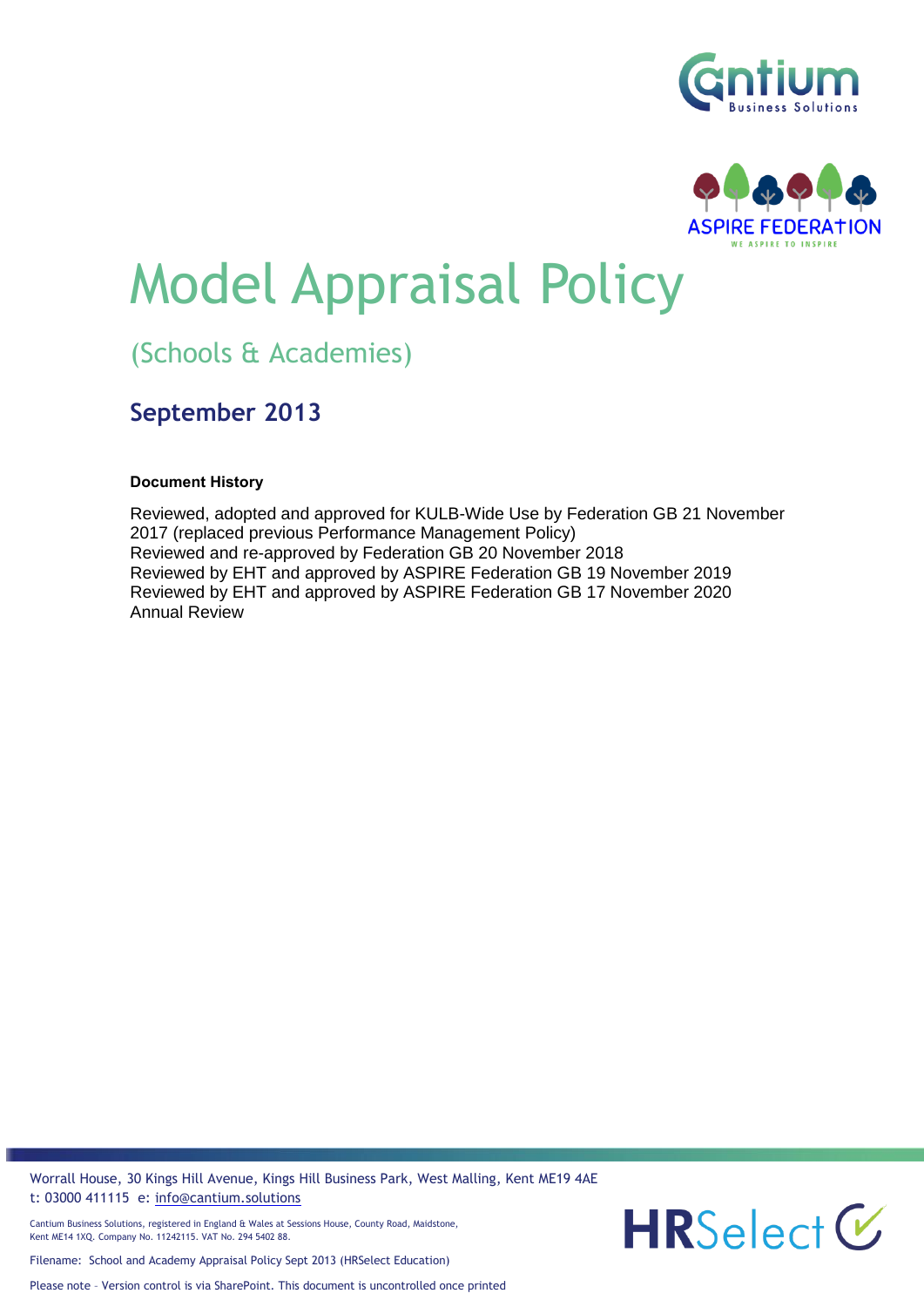

## **Contents**

| APPENDIX 1: Framework for Self Review (*Insert school document*) 13        |  |
|----------------------------------------------------------------------------|--|
| APPENDIX 2: Planning and Review Pro Forma (*Insert school document*)  13   |  |
| APPENDIX 3: Protocol for Lesson Observation (*Insert school document*)  13 |  |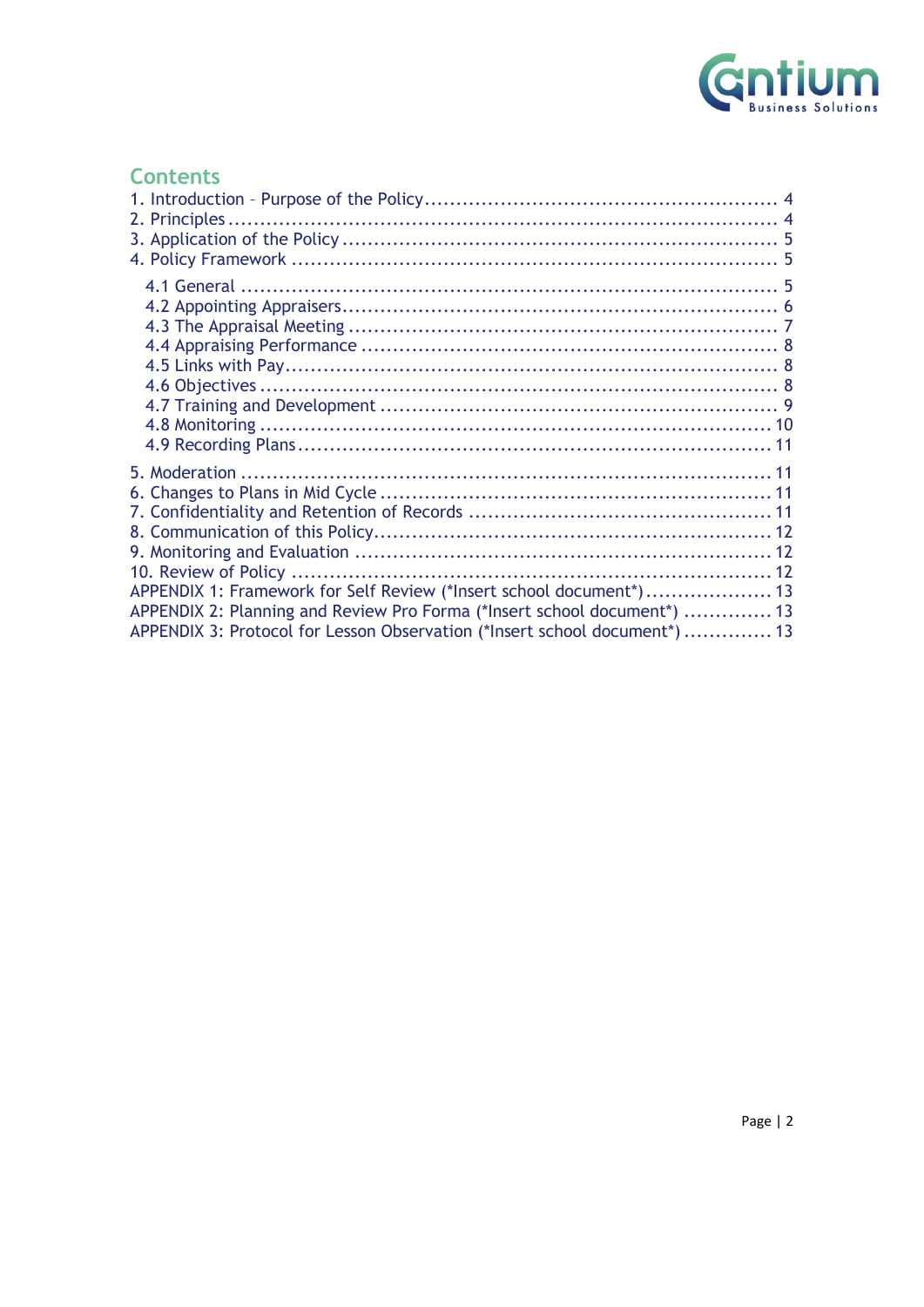

#### **Please note:**

This is a model policy for the effective appraisal staff in schools or academies.

This is a model policy that has been developed in partnership between key advisors from SPS and KCC's Education, Learning and Skills directorate. All trade unions and professional associations recognised by KCC have been consulted in the development of this policy.

Consequently, schools and academies considering using this model policy should ensure there is adequate consultation with their own school based trade union representatives.

The LA / KCC requires Community and Voluntary Controlled schools to use either this model policy or the national model developed and available from the DfE. It is expected that Foundation schools will not significantly depart from either of these documents. However, there are other model documents available to schools and academies to use as a reference in the drafting of their policy, for example from some trade unions/professional associations. SPS consultants will be able to fully support and advise a school or an academy irrespective of the policy/procedure that is adopted.

The ASPIRE Federation Governing Body adopted this performance management policy on 17 November 2020.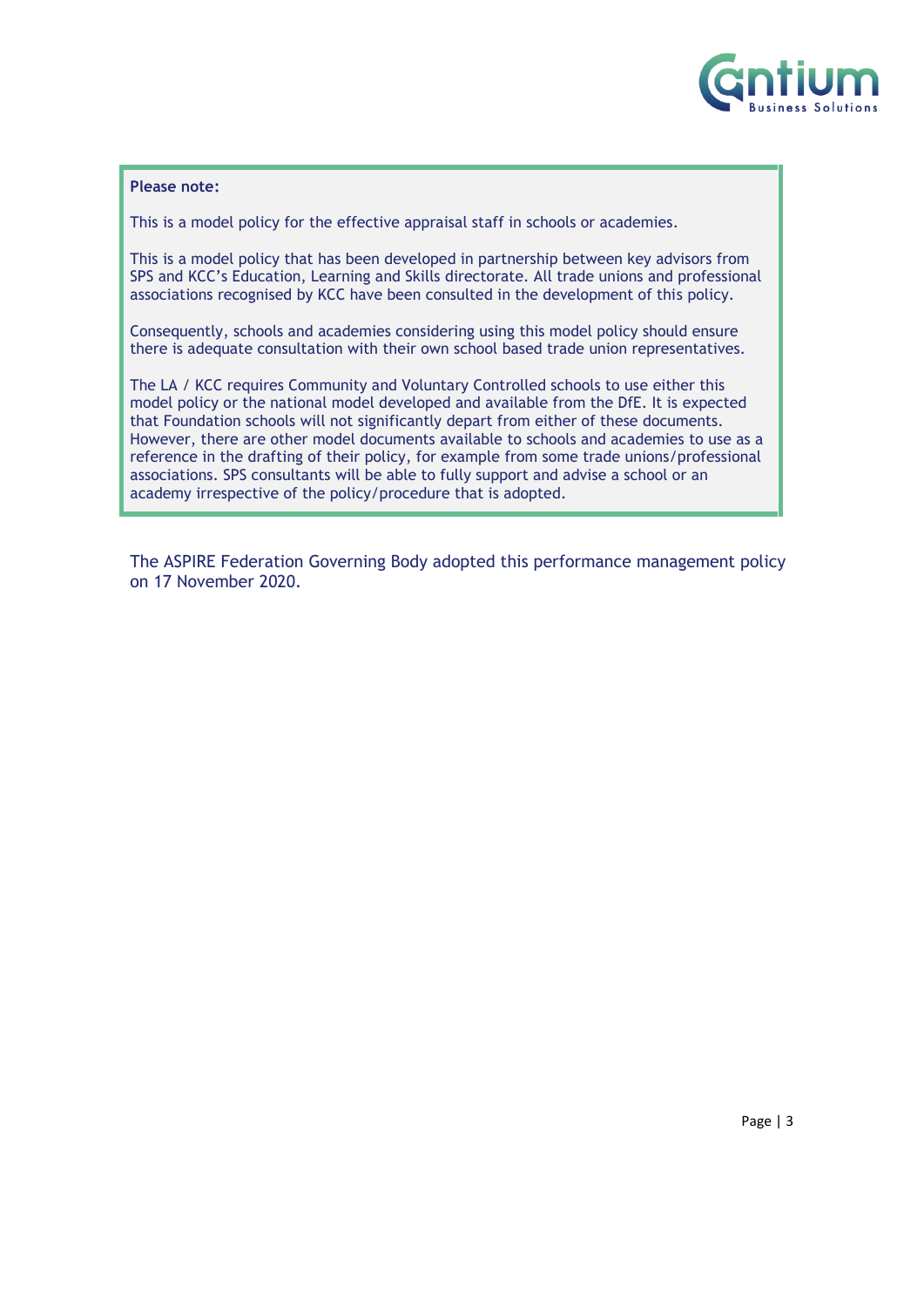

## <span id="page-3-0"></span>**1. Introduction – Purpose of the Policy**

In this school we are committed to continually improve the quality of teaching and learning for all our pupils and we believe that appraisal will assist our staff to achieve this aim through clarity of role and expectations, encouragement, development and feedback.

We believe that appraisal will enable a professional discussion to take place regarding workload and priorities and will give staff the appropriate focus, development and support. It will also provide staff with an opportunity to discuss in confidence any matters regarding their employment at work that may inhibit their performance.

This policy sets out the principles and framework for a clear and consistent appraisal of the overall performance of all staff and for supporting their development needs within the context of the school plan for improvement and their own professional needs.

This policy also sets out the school's approach to the link between the appraisal process and pay progression.

## <span id="page-3-1"></span>**2. Principles**

We will implement our appraisal arrangements on the following principles:

- *Equality of Opportunity*: All staff should be encouraged and supported to achieve their potential through clarity of expectations and job role, regular feedback, performance review and provision of relevant development
- *Consistency of Treatment and Fairness*: We will take action to ensure our performance appraisal process is fair, non-discriminatory and that staff are treated consistently
- *High Standards*: We believe by setting appropriate and challenging standards of performance and providing suitable feedback and development all staff have the potential to continually improve their performance
- *Work – life balance*: All staff are entitled to a satisfactory work life balance and performance appraisal is an appropriate mechanism to facilitate this
- *Pay and Rewards*: Pay progression for staff should reflect their overall contribution to the school both as individuals and as team members.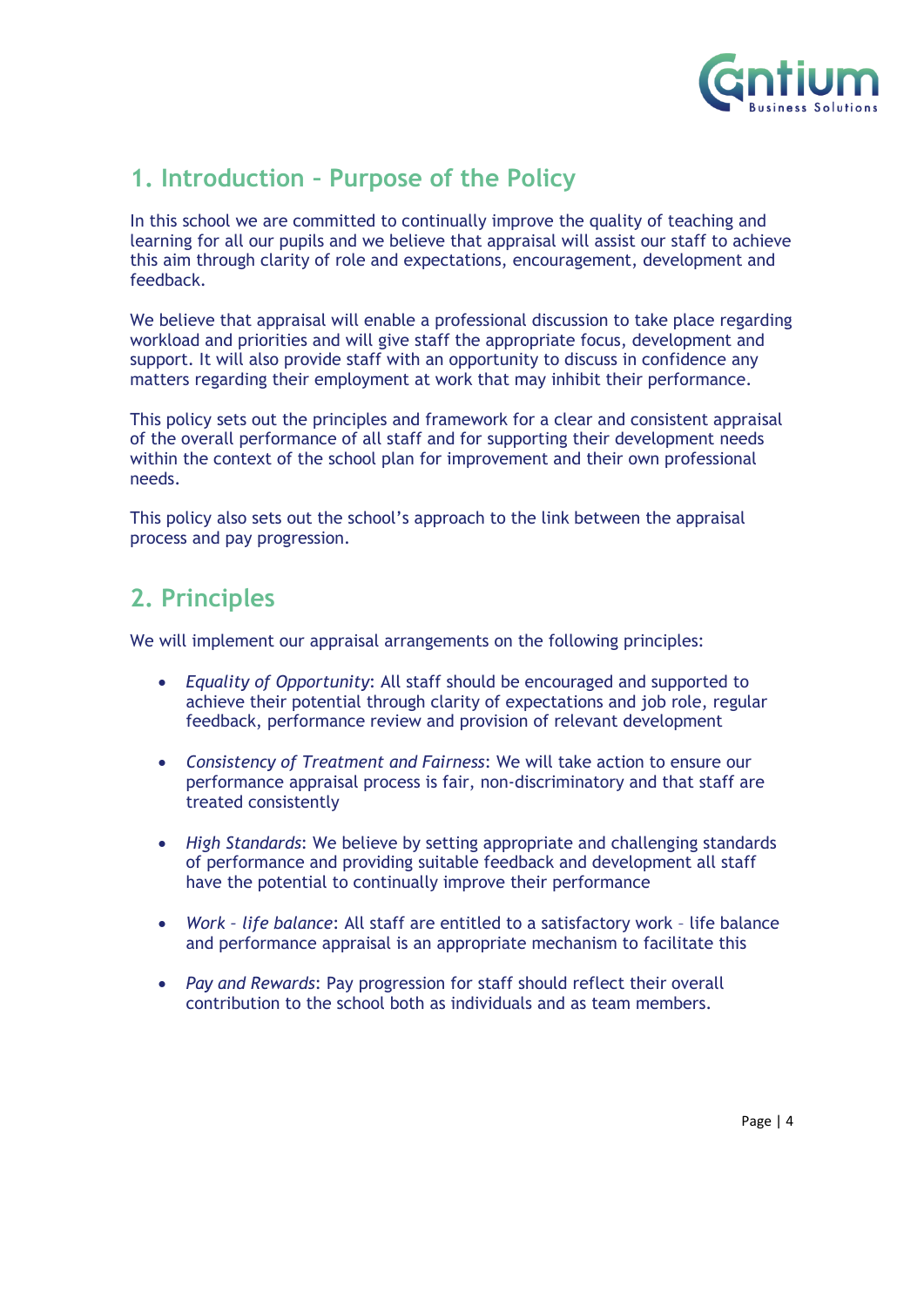

## <span id="page-4-0"></span>**3. Application of the Policy**

This policy applies to all staff employed in this school with the exception of teachers undergoing their formal year of induction or on contracts of less than a year. The operation of this policy will be suspended for any staff whose performance merits the application of the schools' formal competency procedure.

Performance appraisal arrangements for temporary and part – time staff, including job-sharers, should apply on the same principles as for full-time, substantive staff. The same degree of challenge in the process should apply but the breadth and volume of each element in the process should be proportionate to the period of time worked.

Teachers employed on a fixed term contract of less than one year, will have their performance managed in accordance with the principles underpinning the provisions of this policy. The length of the cycle will be determined by the duration of their contract.

The intention is that all staff will have equivalent access to appraisal, development and support.

## <span id="page-4-1"></span>**4. Policy Framework**

#### <span id="page-4-2"></span>**4.1 General**

Performance appraisal is a shared responsibility. The Governing Body has the strategic responsibility for establishing this policy, providing the Headteacher with the support to ensure it is fully implemented and ensuring the Headteacher receives appropriate performance appraisal in order to set the right framework and culture for all staff in the school.

The Headteacher will ensure that this policy, associated regulations and guidance are communicated effectively and that staff with performance appraisal responsibilities have access to appropriate training and preparation.

The performance of all staff must be reviewed on an annual basis. Appraisal planning and reviews must be for all teachers in this school and this will be completed by 31 October, in any one academic year and by 31 December for the Headteacher. (Please note schools have discretion to set different timescales following local consultation and these should be stated in this policy)

The appraisal reviews for all support staff will be completed annually in line with the academic year/ending on 31st March in each year. (Please note schools have discretion to set different timescales following local consultation and these should be stated in this policy)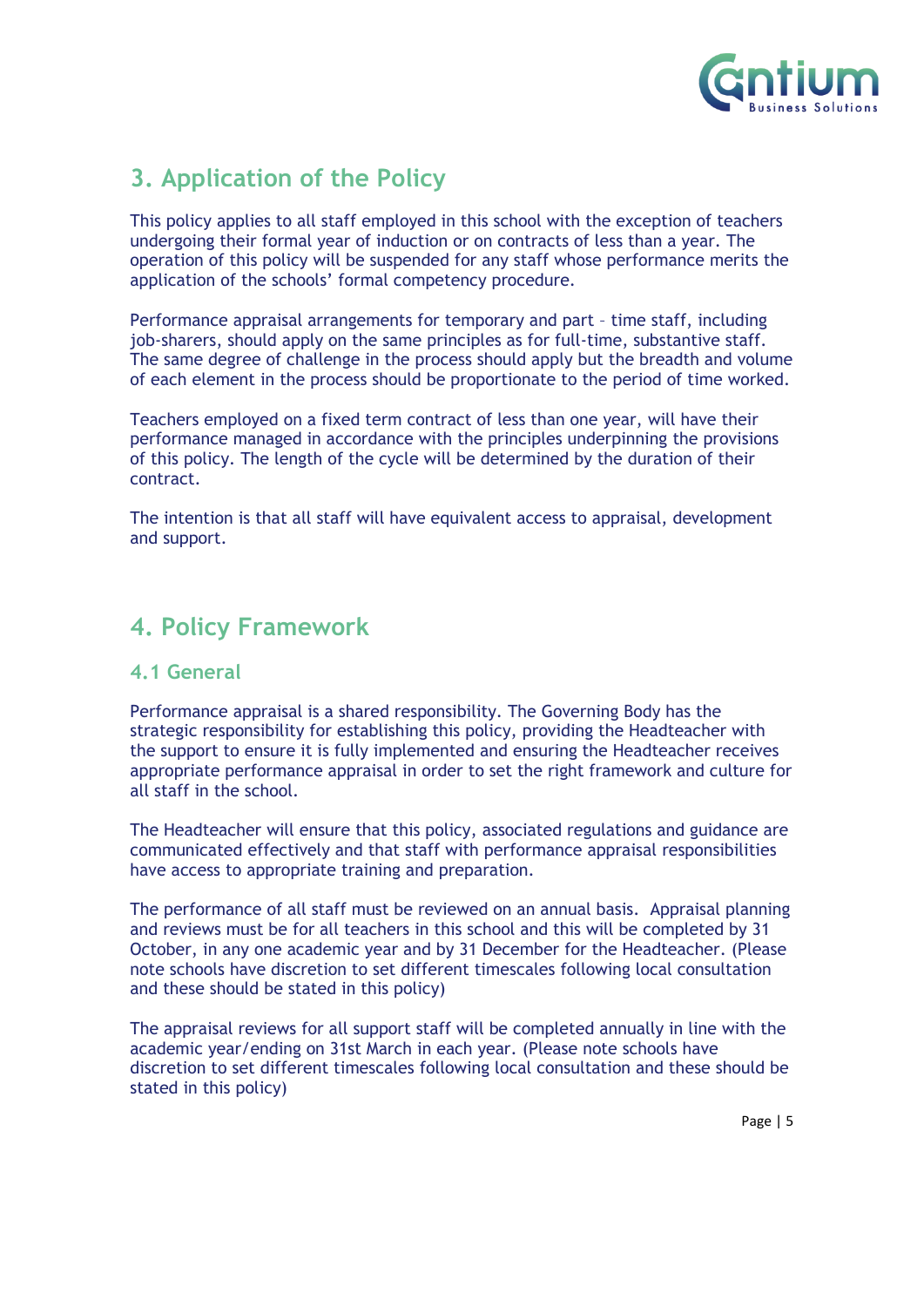

Where a member of staff starts their employment at the school part-way through a cycle, the length of the first performance appraisal process will be such that the cycle can be brought into line with the appraisal process for that group of staff at the earliest opportunity.

Where a member of staff transfers to a new post within the school part-way through a cycle, the Headteacher shall determine whether the cycle shall begin again and whether to change the Appraiser.

All staff must have an up to date job description and this will form the basis for discussion at the appraisal planning and review meeting. Staff should have access to the school plan for improvement and other relevant planning documents in good time for their appraisal meeting.

Where it appears that the Appraise is either not meeting or partially meeting the relevant professional standards then the appraisal process must clearly set out the support and training that will be provided to address the areas of concern.

Where serious weaknesses are identified in an Appraisee's performance then this procedure should cease and the issues will be managed within the school's formal capability procedure. The appraisal process will be re-commenced when the Appraisee's performance has reached the required standards.

## <span id="page-5-0"></span>**4.2 Appointing Appraisers**

The Headteacher will be appraised by the Governing Body, supported by a suitably experienced and qualified External Advisor who has been appointed by the Governing Body for that purpose.

In this school the task of appraising the Headteacher, including the setting of objectives, will be delegated to a sub-group of two/three (delete as appropriate) members of the Governing Body.

The Headteacher will determine the appropriate Appraiser for all staff covered by this policy taking due consideration of line management responsibilities and other relevant factors.

If a member of staff has a concern regarding their allocated Appraiser then this should be communicated to the Headteacher, in writing, stating the reasons. The Headteacher will exercise careful consideration of the concerns and may allocate an alternative Appraiser.

The Headteacher will ensure all Appraisers receive appropriate training and preparation for their role.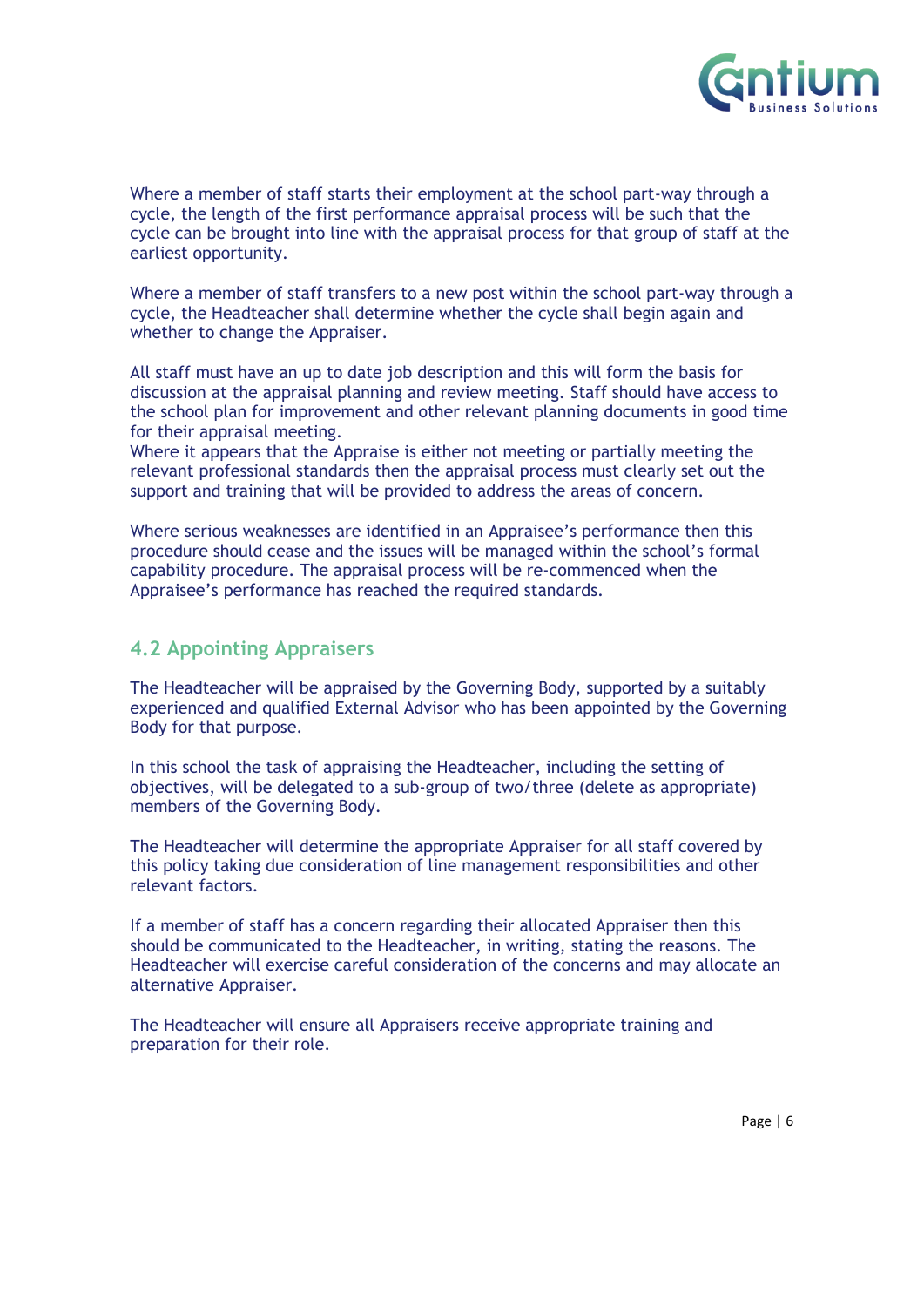

## <span id="page-6-0"></span>**4.3 The Appraisal Meeting**

It is the responsibility of the Appraiser to arrange the meeting with their Appraisee at the beginning of the cycle. This should be arranged by mutual agreement and normally with at least five working days' notice. The Appraiser must prepare for the meeting and ensure all relevant information and evidence that will be used during the meeting has been shared with the Appraisee at the earliest possible opportunity.

The Appraisal meeting should provide a two way discussion to:

- Assess performance during the previous year against the Appraisee's role and responsibilities, including performance objectives and any relevant standards
- Agree expectations for the year ahead by reviewing job description and appropriate performance objectives
- Confirm timescales for achievement of the objectives and for provision of support, including development
- Ensure the Appraisee understands the performance criteria, including relevant pay progression criteria, relevant professional standards and any other appropriate evidence to be taken into account in appraising performance including potential barriers to success
- Discuss and agree appropriate monitoring arrangements and other support for the Appraisee, including classroom observations, if appropriate to the reviewee's role
- Agree any areas of relevant training and development and related actions
- Allow the reviewee to raise any issues or concerns regarding their workload or work - life balance and potential barriers to success.

It is the appraisee's responsibility to play an active role in their review. This includes preparing for the meeting by:

- Reflecting on their performance over the past year including their performance against the relevant professional standards
- Considering how they have made a wider contribution to the school, and
- Identifying some of their future development needs.

Self-review is an important means of preparing for an appraisal meeting and a suggested framework for this is set out in Appendix 1.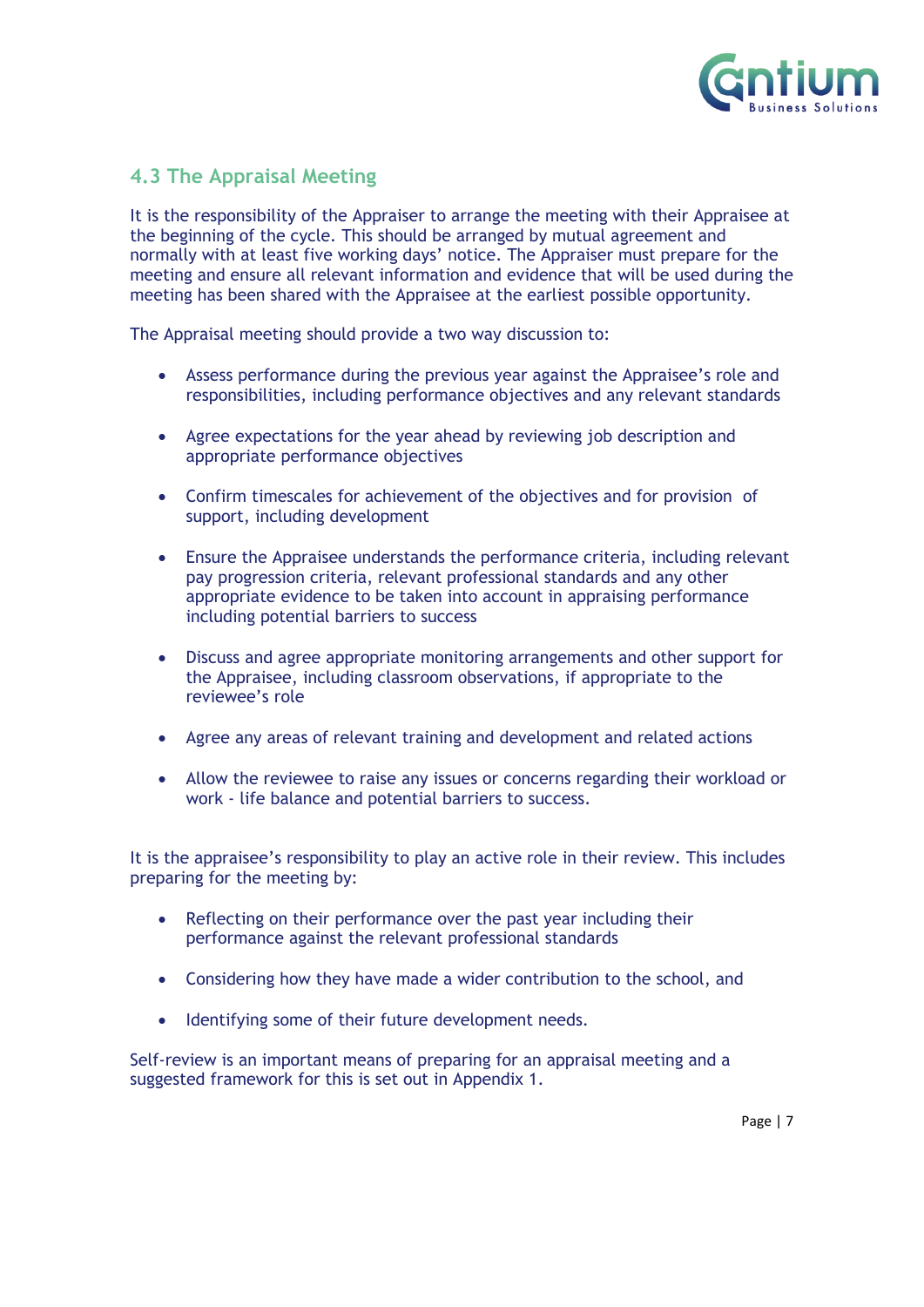

## <span id="page-7-0"></span>**4.4 Appraising Performance**

All staff will be formally assessed in respect of each appraisal period. In assessing the performance of the Headteacher, the Governing Body will consult the external adviser.

Each member of staff will receive a written appraisal report as soon as practicable and within ten working days following the appraisal meeting and have the opportunity to comment in writing. The appraisal report will include:

- Details of objectives for the appraisal period in question
- An assessment of performance of role and responsibilities against objectives and any relevant standards
- An assessment of training and development needs and identification of any action that should be taken to address them
- A recommendation on pay where this is relevant.

The assessment of performance and of training needs will inform the planning process for the following appraisal period

#### <span id="page-7-1"></span>**4.5 Links with Pay**

Before, or as soon as practicable after the start of each appraisal period all staff will be informed of the standards and criterion against which individual performance in that appraisal will be assessed and on which pay decisions will be based. The criterion used must be consistent with any national or KCC determined requirements. (*This should be clearly stated in the school's pay policy*)

Where the evidence from the appraisal process appears to suggest the appraisee's performance could be below that meriting pay progression at the end of the cycle, the appraisee should be made aware of this at the earliest opportunity. There should also be a professional discussion to identify actions which could remedy the position.

#### <span id="page-7-2"></span>**4.6 Objectives**

The Headteacher's objectives will be set by the Governing Body after consultation with the external adviser.

All Appraisees must have performance objectives set before, or as soon as practicable after, the start of each appraisal period. All objectives must be relevant to the

Page | 8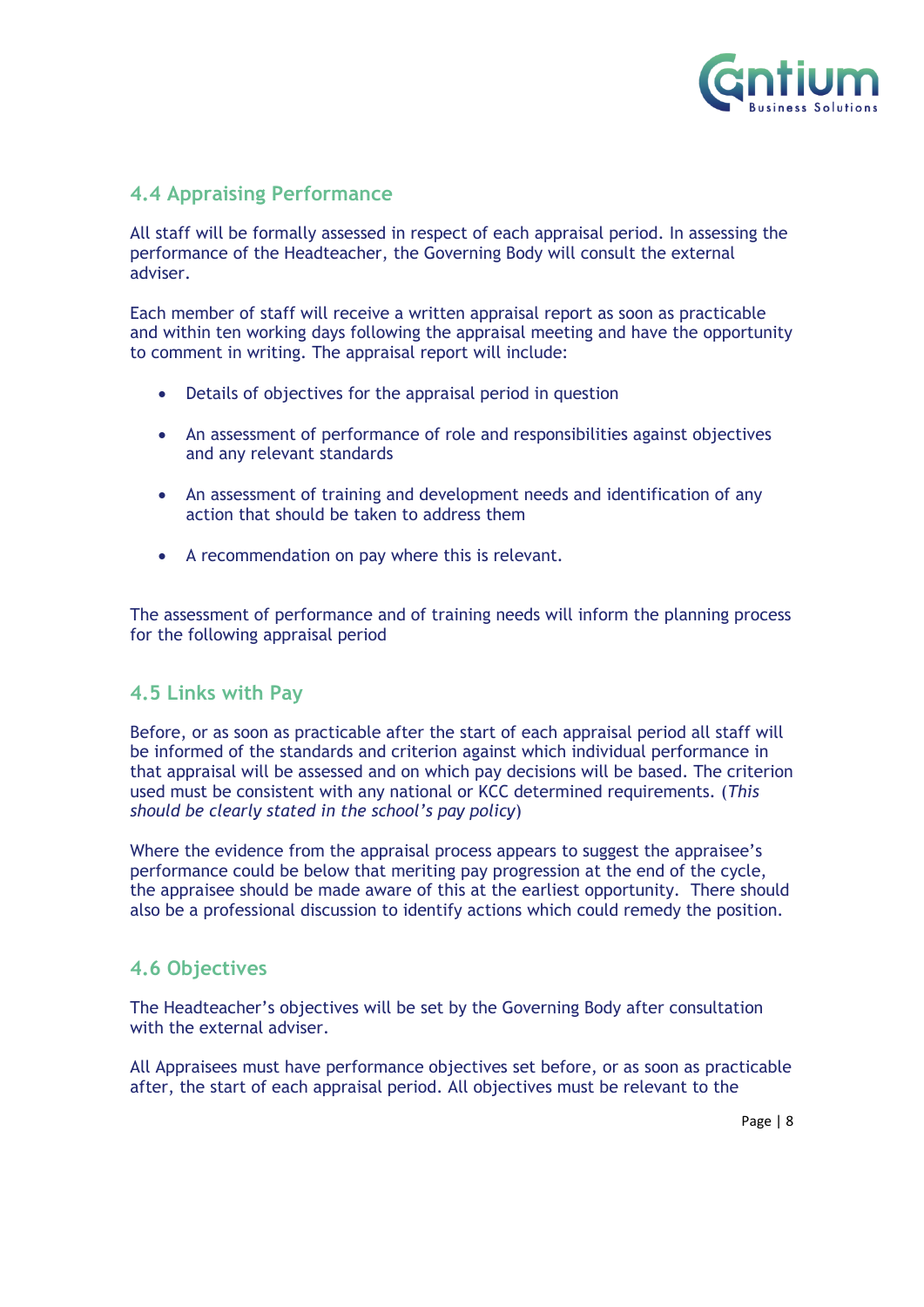

Appraisee's role, responsibilities and take full account of their experience and career/professional aspirations. The number and nature of objectives must be reasonable and, if achieved will contribute positively to the education of pupils at this school and the implementation of any plan designed to improve the school's educational provision and performance.

Normally an appraisee would expect to have 3 objectives (whole school, team / department and professional development). Staff with a wider role across the school, including teachers with or without a TLR, members of the leadership team and the headteacher, would normally expect to have one or additional objectives in the relevant area.

Appraisees should be encouraged to set challenging but achievable objectives using the term SMART (specific, measurable, achievable but challenging, relevant and timeframed). Meeting or nearly meeting challenging objectives is a good way to show the level of performance required for pay progression and will also assist career development.

As far as possible the objectives should be reached by agreement. However where a joint determination cannot be made the Appraiser will make the determination with the provision for the appraisee to record any disagreement if required.

Consideration should be given to ensure that the appraisal objectives can be used to secure good evidence for pay progression in line with the expectations in the school's pay policy

#### <span id="page-8-0"></span>**4.7 Training and Development**

Performance appraisal is a developmental process and a key part of the planning discussion. It should be about the support that the Appraisee will need in order to meet identified objectives and performance criteria.

This school is committed to ensuring that all staff have access to a level of development appropriate to their role, stage of career development, performance objectives and criteria and individual aspirations.

Development and training identified from the appraisal process must be recorded using the appropriate form and then passed to the Training and Development Coordinator for the school to inform the school's program for training and development.

This school recognises that development and support may take a number of forms and a wide range of activities which may not necessarily involve a formal course.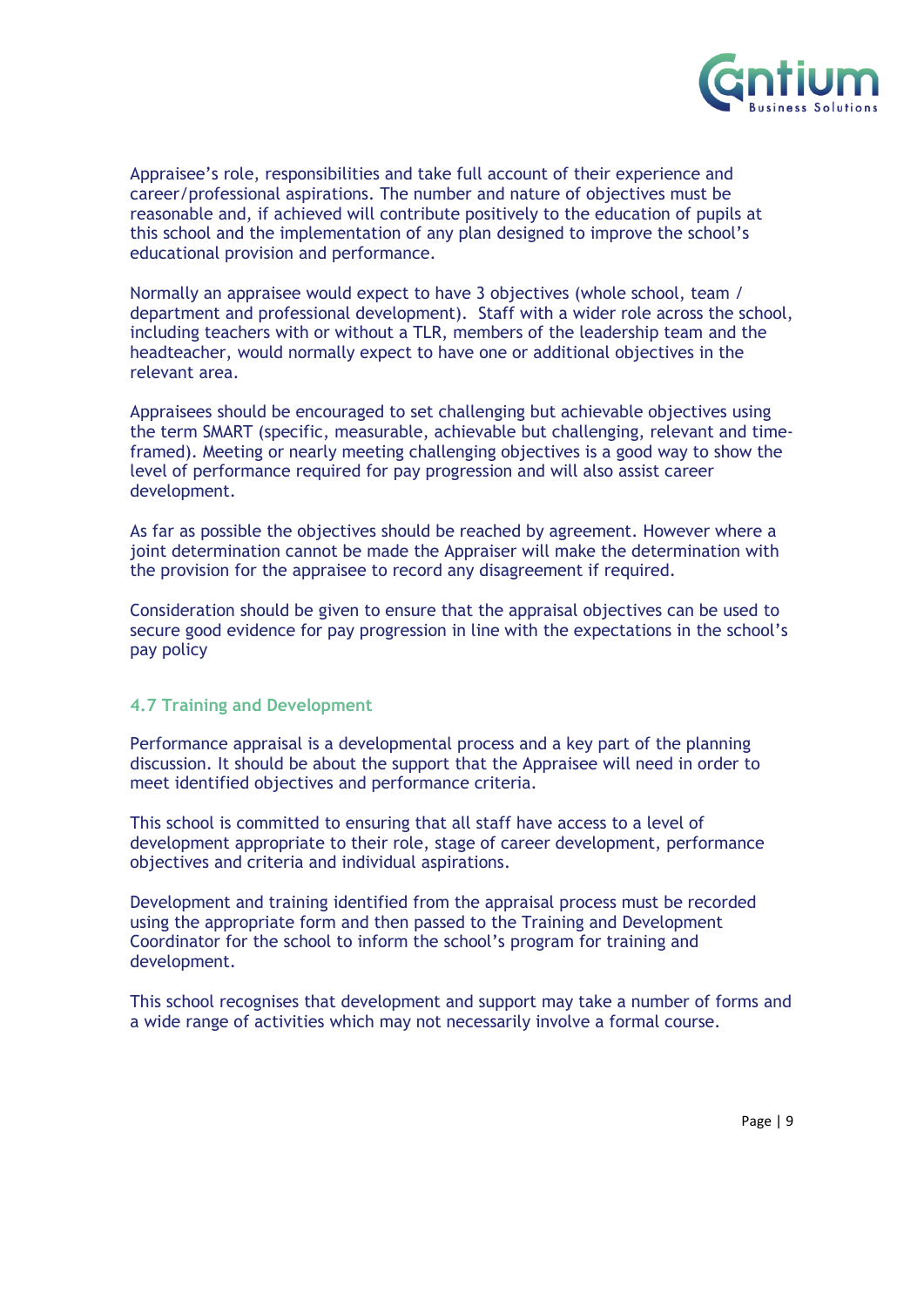

#### <span id="page-9-0"></span>**4.8 Monitoring**

The Appraisee will ensure that appropriate arrangements are in place to support the Appraisee with regular monitoring and feedback. This should be discussed in broad, flexible terms in the appraisal meeting. There should be at least one formal mid year review meeting to discuss performance, provide feedback and discuss the provision of training and development.

The Headteacher should audit mid-year reviews with Appraisers to ensure consistency of appraisal assessments

There should be further, informal follow-up and support for Appraisees.

This school believes that observation of classroom practice and other responsibilities is important both as a way of assessing performance in order to identify any particular strengths and areas for development and of gaining useful information which can inform school improvement more generally. All observation will be carried out in a supportive fashion.

(*Schools are strongly encouraged to set out some clear but flexible ground rules regarding how observation is undertaken including arrangements for any notice and attach it as an appendix to this document*. *It would be good practice to indicate the amount of formal observation a teacher could reasonably expect during the year. Whilst there is no longer any statutory limit schools should ensure that the amount of formal observation is reasonable, proportionate and accounts for the needs of the teacher.)*

In this school teachers' performance will be regularly observed but the amount and type of observation will depend on the individual circumstances of the teacher and the overall needs of the school. Formal classroom observation will only be carried out by those with QTS.

In this school teachers' performance will be regularly observed but the amount and type of observation will depend on the individual circumstances of the teacher and the overall needs of the school. Formal classroom observation will only be carried out by those with QTS.

In addition to formal observation, the Headteacher or other members of the SLT with responsibility for Teaching and Learning may "drop in" in order to enhance the standards of teaching and learning and to check that high standards of professional performance are established and maintained. The length and frequency of "drop in" observations will vary depending on specific circumstances. (*Schools may wish to be more specific about "drop in" observations*)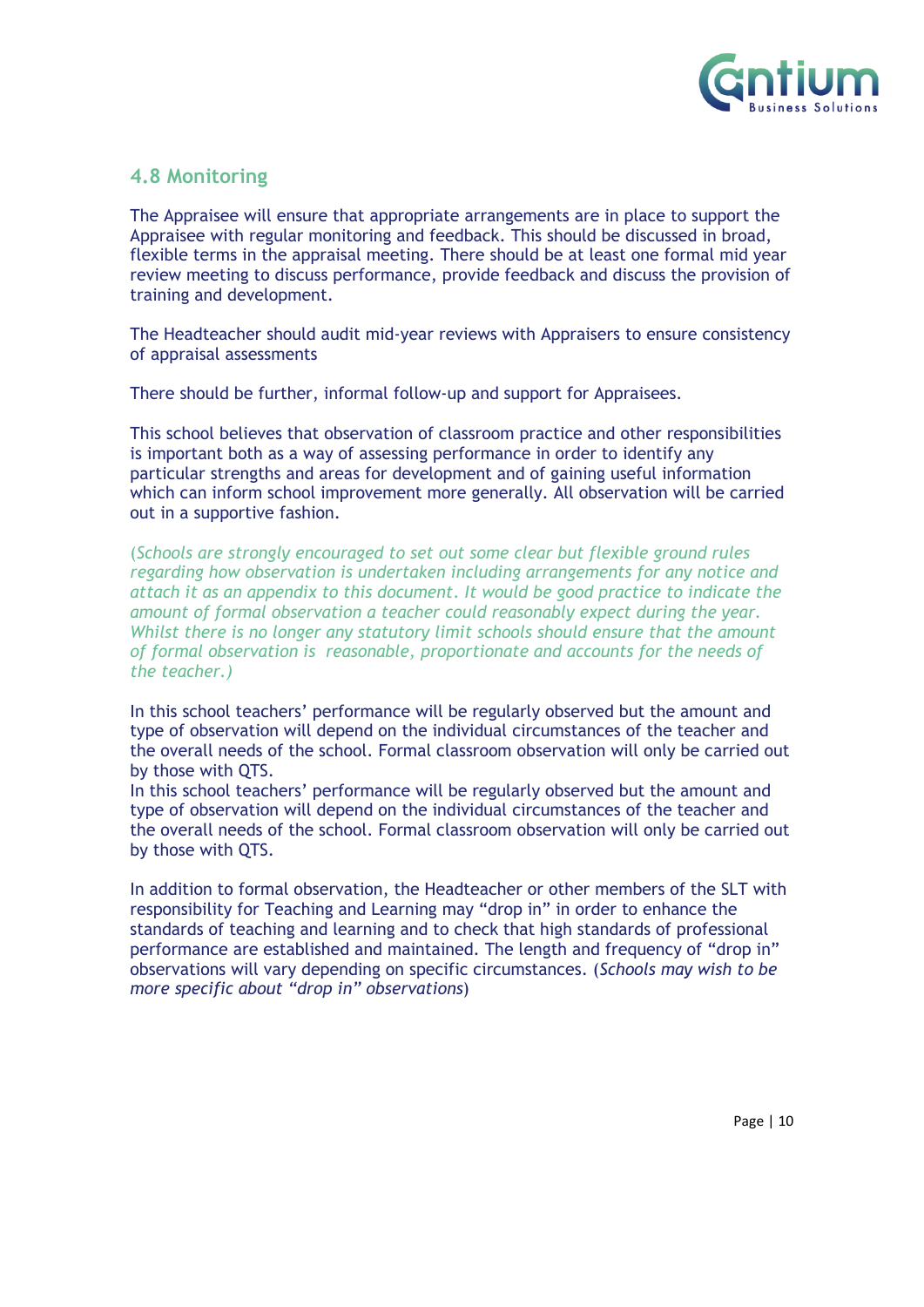

## <span id="page-10-0"></span>**4.9 Recording Plans**

Within five working days of the meeting the Appraiser will complete a draft statement and provide the Appraisee copy. The Appraisee may request changes if he/she feels the statement does not convey a fair summary of the meeting and/or may add comments. The Appraiser will prepare and sign a final statement within ten working days of the initial meeting.

The Appraiser may retain a copy of the appraisal plan, but he/she must pass a copy to the Appraisee and pass the original to the Headteacher.

## <span id="page-10-1"></span>**5. Moderation**

The Headteacher is responsible for ensuring that performance appraisal is applied fairly and consistently across the school and that there is a strong link with school improvement. The Headteacher may therefore make appropriate arrangements for the moderation of performance appraisal reviews and objectives in particular to ensure consistency of approach and expectations between Appraisers. However, this exercise will be undertaken with due regard for the need to maintain confidentiality.

## <span id="page-10-2"></span>**6. Changes to Plans in Mid Cycle**

There may be occasions when it is necessary to amend or change the content of the appraisal plan. This may include changes in the Appraisee's circumstances, school priorities or local/national policy initiatives. In this event the Appraiser and Appraisee should discuss and ideally agree the necessary changes.

If there is no agreement to the proposed changes then the Appraiser shall amend the appraisal plan with any changes he/she thinks ought to be made and pass the revised statement to the Appraisee who may add his/her comments.

## <span id="page-10-3"></span>**7. Confidentiality and Retention of Records**

The performance appraisal process will be treated with full confidentiality at all times**.** 

For the Headteacher's review the statement will be held by the Chair of Governors, the Chair of the Review Committee (if not the Chair of Governors) and the Headteacher.

All plans and appraisal reports must be retained in a secure place on the school premises for a period of six years from the date the appraisal cycle ends. After this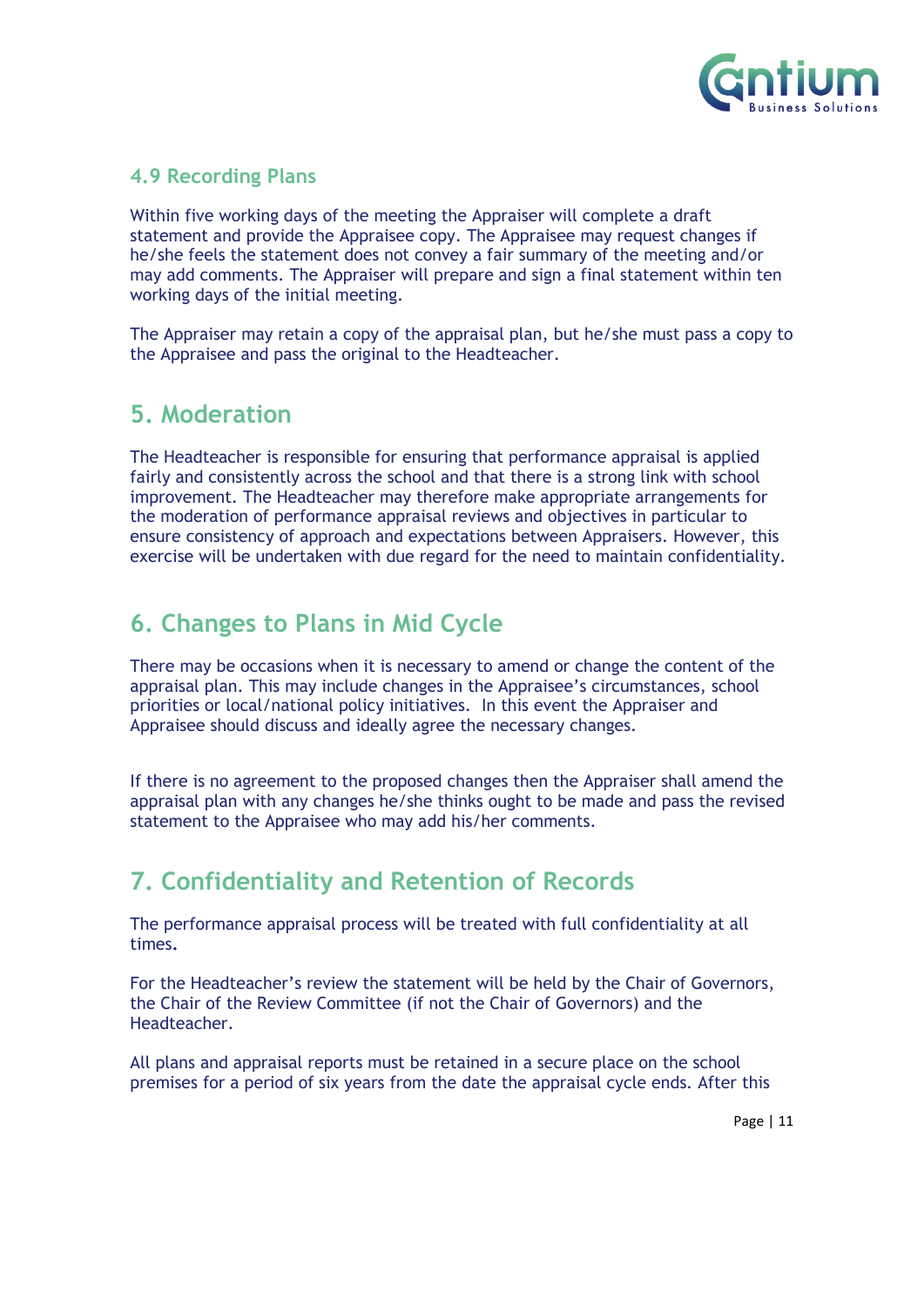

date it would be normal to dispose of these records and this must be done confidentially and the employee notified.

## <span id="page-11-0"></span>**8. Communication of this Policy**

A copy of this policy will be kept in \*(location) to ensure that all staff can have access to a copy of it as needed. All new staff joining the school will be briefed on the policy as part of their induction into the school.

## <span id="page-11-1"></span>**9. Monitoring and Evaluation**

The Governing Body and the Headteacher will monitor the operation and outcomes of the performance appraisal arrangements.

## <span id="page-11-2"></span>**10. Review of Policy**

This policy is effective from 17 November 2020 and the Governing Body will ensure the policy is reviewed no later than November 2021.

The policy may be revised at other times if necessary to take account of any statutory regulation or associated guidance or changes in policy by Kent County Council's policy.

SPS Review Date: September 2013